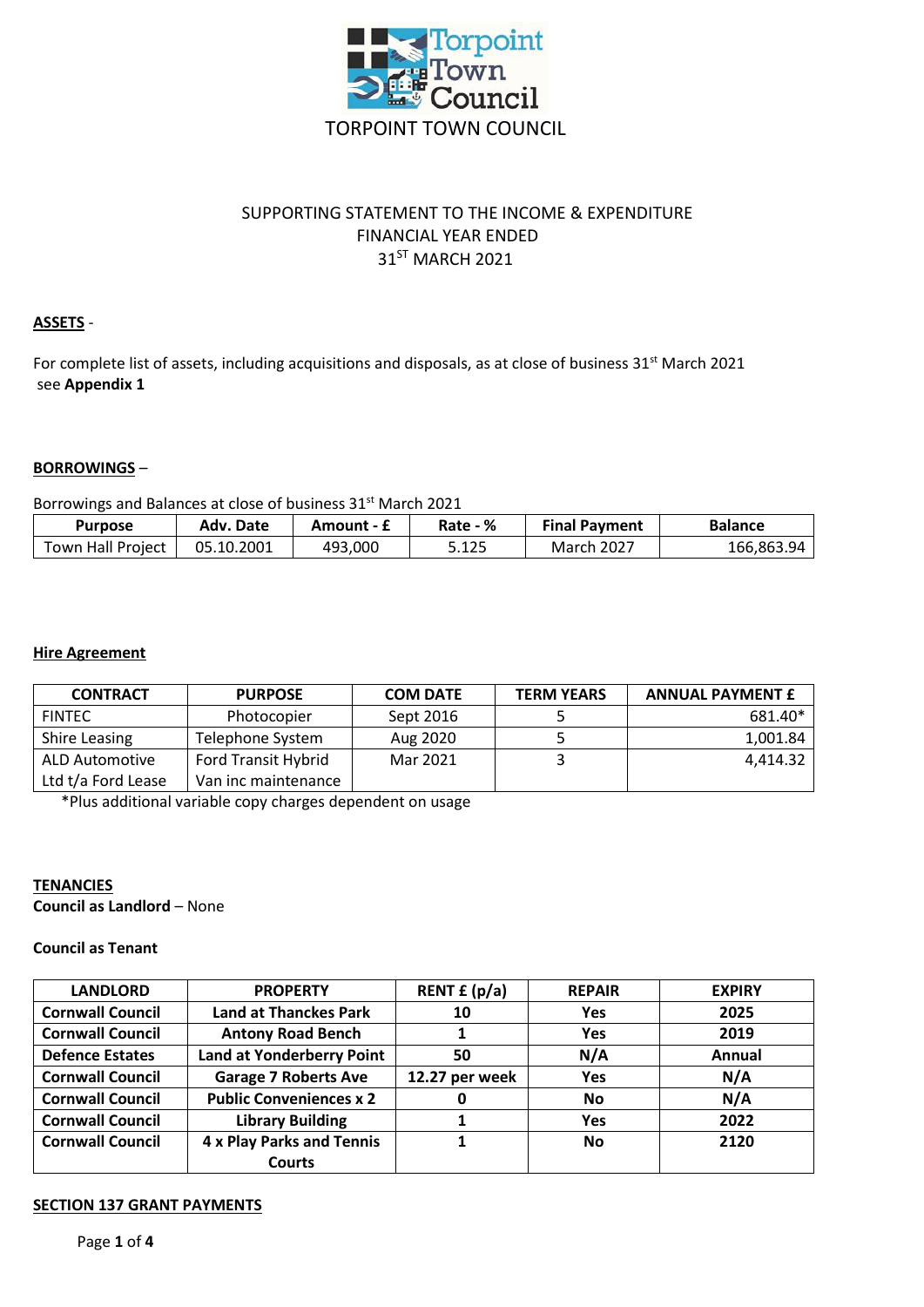

Section 137(4)(a) of the Local Government Act 1972<sup>1</sup>, enables local councils to spend a limited amount of money for purposes for which they have no other specific statutory power, up to the capping limit of £8.12 per elector, to support local projects and activities. The Town Council Allocated the sum of £12,500 for this purpose. Payments were made to the following organisations.

| <b>BENEFICIARY/ORGANISATION</b>      | <b>AMOUNT - £</b> |
|--------------------------------------|-------------------|
| Cornwall Air Ambulance               | 300.00            |
| <b>Torpoint Athletic Juniors FC</b>  | 1,000.00          |
| 2 <sup>nd</sup> Torpoint Scout Group | 300.00            |
| <b>RBL Torpoint Branch</b>           | 495.00            |
| <b>Torpoint Rugby Youth</b>          | 546.00            |
| Citizens Advice Bureau               | 200.00            |
| <b>True Butterflies</b>              | 250.00            |
| <b>TOTAL</b>                         | 3,091.00          |

#### **ADVERTISING, MARKETING & PUBLICITY**

| <b>Type of Advertising</b>           | Amount - £ | <b>Notes</b>                        |
|--------------------------------------|------------|-------------------------------------|
| Bunting/Flags/Banners/Signs          | 297.50     |                                     |
| Christmas Lights/ Electricity        | 2,493.09   | Annual $-2^{nd}$ of 3-year contract |
| Covid Leaflets x 2 inc distribution  | 1,515.00   |                                     |
| <b>Free Parking</b>                  | 500.00     |                                     |
| <b>TTC Branded Coasters</b>          | 210.00     |                                     |
| <b>RBL Poppy Wreath</b>              | 55.50      |                                     |
| <b>Operations Manager Job Advert</b> | 191.77     |                                     |
| Total                                | 5,262.86   |                                     |

#### **OUTSTANDING DEBTORS**

Outstanding debts to the Council excluding VAT:

| <b>AGE OF DEBT</b>       | <b>NUMBER</b> | <b>AMOUNT - £</b> |
|--------------------------|---------------|-------------------|
| Less than 1 month        |               | 0.00              |
| 1-3 months (Licensee)    |               | 595.94            |
| 3-6 months               |               | 0.00              |
| 6-12 months              |               | 0.00              |
| Over 12 months           |               | 0.00              |
| Credit held to be repaid |               | (1.00)            |
| <b>Total</b>             |               | 594.94            |

#### **PREPAYMENTS**

 $\overline{a}$ 

 $<sup>1</sup>$  (as amended by the Local Government and Housing Act 1989) See also the Local Authorities (Discretionary</sup> Expenditure)(relevant populations) Regulations 1993 (S.I.No.4) and the Local Authorities (Discretionary Expenditure Limits) Order 1993 (S.I.No.41)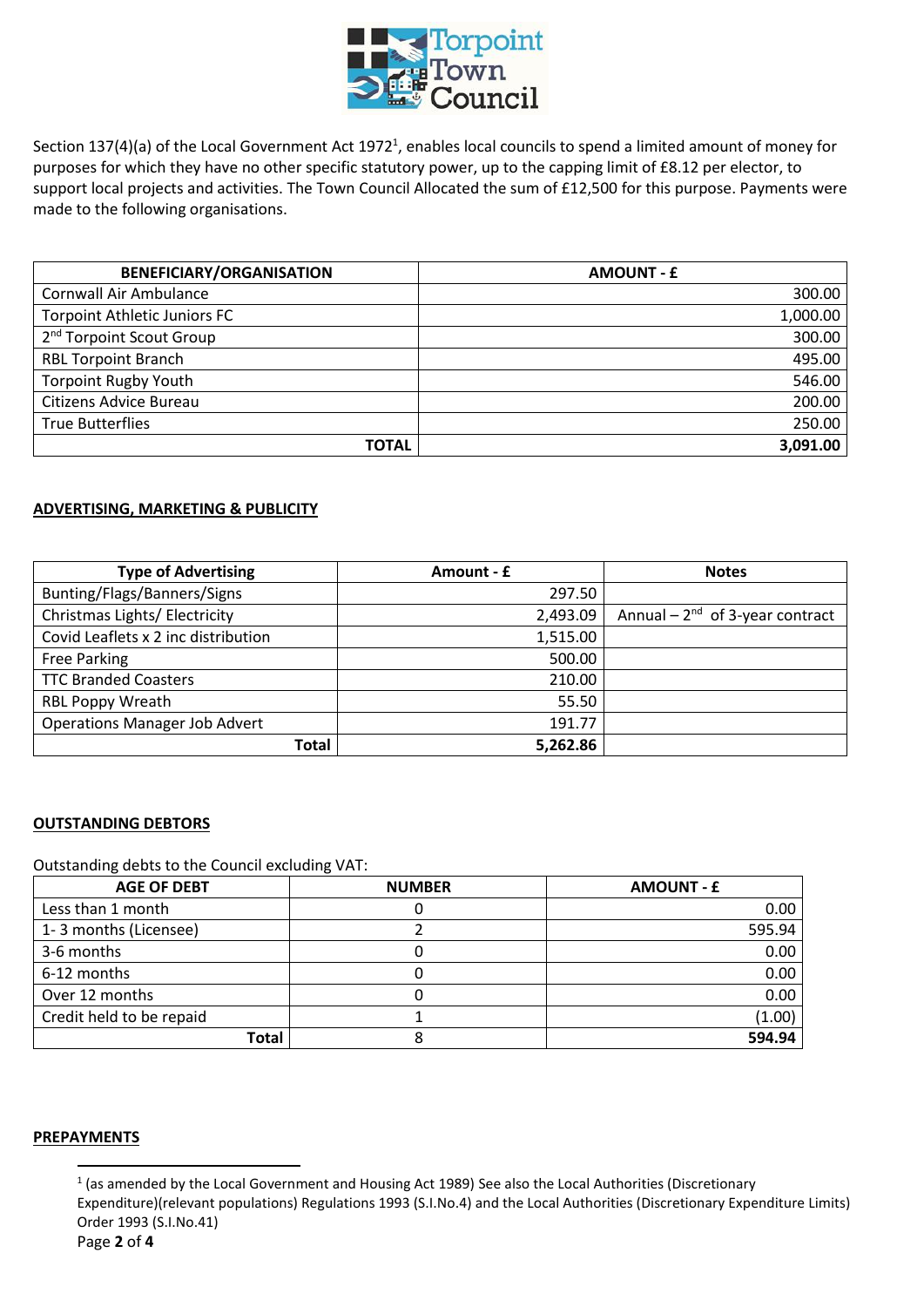

| <b>PAYEE</b>                                 | <b>AMOUNT - £</b> |
|----------------------------------------------|-------------------|
| South West Hygiene                           | 75.65             |
| South West Hygiene                           | 76.50             |
| <b>Data Protection Fee</b>                   | 23.81             |
| <b>PPL PRS</b>                               | 63.73             |
| <b>AED Defib Annual Fee</b>                  | 110.47            |
| <b>Fintec Annual Fee</b>                     | 12.47             |
| <b>SLCC Subscription</b>                     | 55.61             |
| Southwest Hygiene Annual Fee Library         | 15.32             |
| <b>Everflow water rates Council Chambers</b> | 25.26             |
| Everflow water rates Library                 | 5.08              |
| <b>Everflow water rates Public Cons</b>      | 31.16             |
| <b>WPS Fleet Insurance</b>                   | 42.15             |
| <b>Everflow water rates Council Chambers</b> | 53.70             |
| Everflow water rates Library                 | 20.70             |
| <b>Everflow water rates Public Cons</b>      | 66.41             |
| <b>BT Regular Charges</b>                    | 73.87             |
| Ride on mower insurance added                | 3.75              |
|                                              | 755.63            |

# **OUTSTANDING CREDITORS**

Payments outstanding for goods services received in 2020/21

| <b>Creditor</b>                       | <b>Amount £</b> |
|---------------------------------------|-----------------|
| <b>Richards Builders Merchants</b>    | 22.21           |
| Mole Valley                           | 32.49           |
| <b>SSE Library Gas</b>                | 499.13          |
| <b>SSE Pub Con Elec</b>               | 91.28           |
| <b>Corona Chambers Gas</b>            | 1170.04         |
| SSE Cambridge Field Elec              | 30.42           |
| <b>SSE Library Elec</b>               | 161.86          |
| Ford Lease                            | 2207.16         |
| DJW Window Cleaning Library           | 38.00           |
| DJW Window Cleaning Bus shelters      | 18.00           |
| DJW Window Cleaning Bus shelters      | 18.00           |
| Don Benson Clock winding              | 60.00           |
| <b>Cornwall Council Garage Rent</b>   | 36.27           |
| <b>Cornwall Council Seagull sacks</b> | 150.00          |
| Spot on supplies                      | 21.51           |
| Spot on supplies                      | 4.32            |
| Spot on supplies                      | 5.29            |
| <b>Staff Mileage Paul Stinchcombe</b> | 21.50           |
| Play Inspection Company               | 295.00          |
| <b>Francis Thomas</b>                 | 51.36           |
| <b>LRM Planning</b>                   |                 |
|                                       | 950.00          |